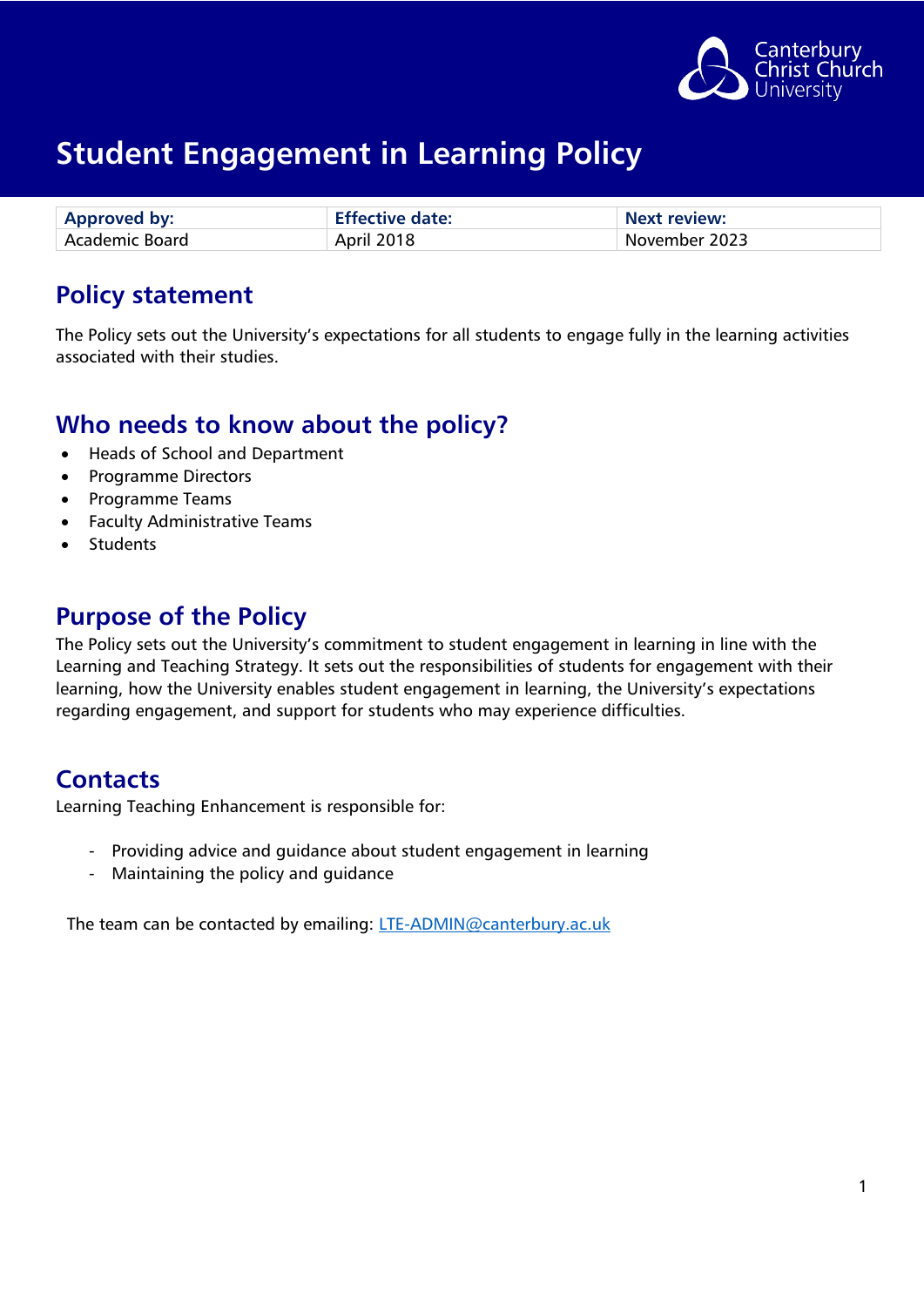

### **Contents**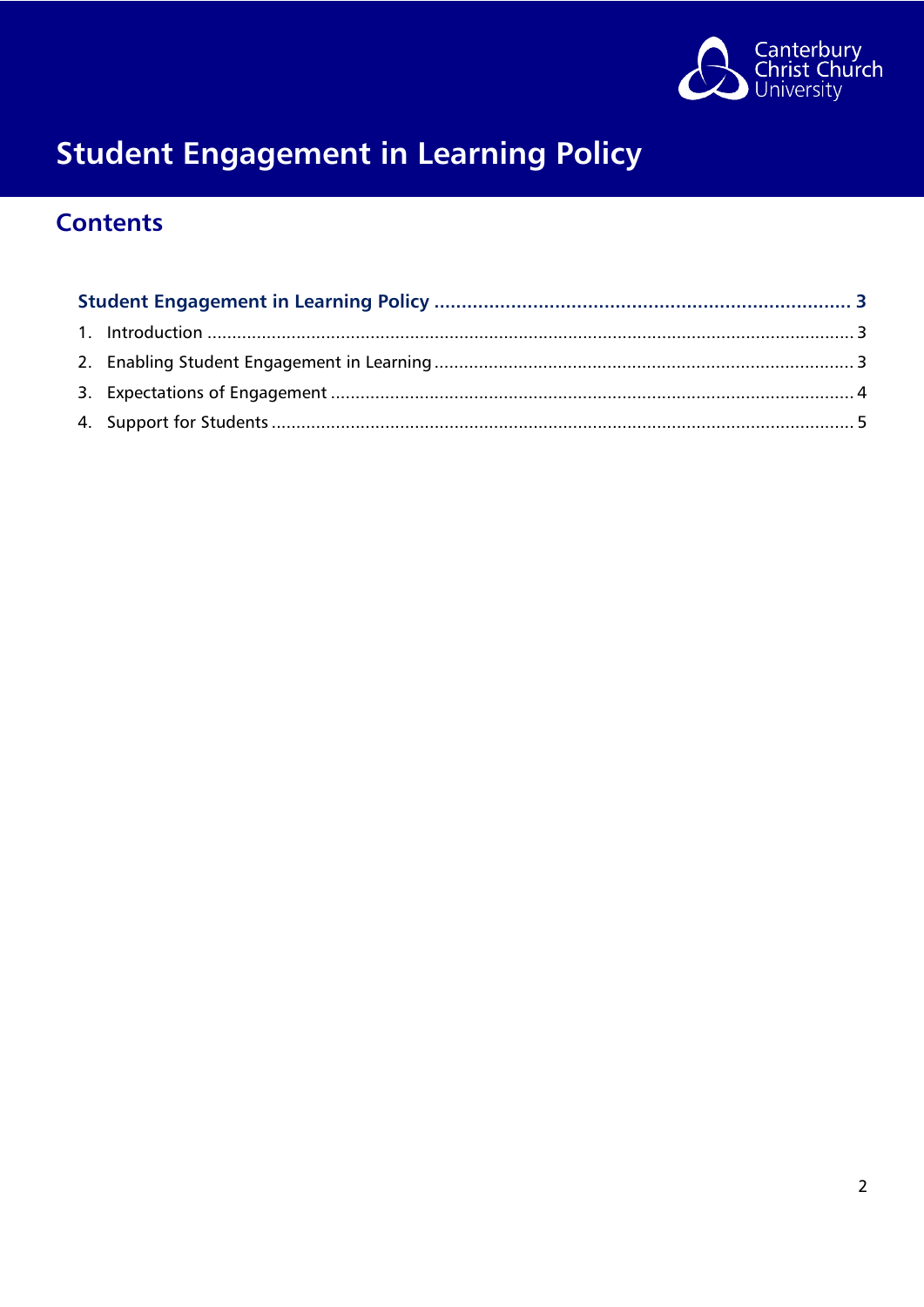

### <span id="page-2-0"></span>Student Engagement in Learning Policy

#### <span id="page-2-1"></span>1. Introduction

**.** 

- 1.1. This document should be read in conjunction with the:
	- [Terms and Conditions of Registration](https://www.canterbury.ac.uk/current-students/academic-services/student-record-and-registration/student-terms-and-conditions)
	- [Requirements related to Student Registration](https://www.canterbury.ac.uk/students/docs/policy-zone/Requirements-Relating-to-Student-Registration.pdf)
	- [Student Fitness to Study Procedures](https://www.canterbury.ac.uk/students/docs/policy-zone/Fitness-to-Study-Procedure-v1-September-2018.pdf)
- 1.2. The University's [Learning and Teaching Strategy](https://www.canterbury.ac.uk/learning-and-teaching-enhancement/strategies/learning-and-teaching-strategy.aspx) sets out our commitment to provide all students with an outstanding higher education experience which equips them for success in personal aspirations and wider contribution to society.
- 1.3. The University expects all students to participate fully in the learning activities associated with each module and to undertake all components of associated assessment.
- 1.4. Students must take responsibility for achieving their potential through successful completion of each stage of their studies.
- 1.5. Attendance data is only one indicator of a students' engagement with their learning. There are other important data touchpoints which should be used in conjunction with attendance data to gain a fuller picture of a student's engagement. These data touchpoints include engagement with the curriculum via the Learning Platform Suite<sup>[1](#page-2-3)</sup>, the submission of assessments and the use of library resources. Another measure of engagement is interactions with a Personal Academic Tutor.
- 1.6. The use of engagement in learning data allows identification of non-engagement leading to effective and timely interventions by the university. The university can work with students to provide support and facilitate full engagement with their studies, thereby maximising success.

#### <span id="page-2-2"></span>2. Enabling Student Engagement in Learning

- 2.1. The University enables student engagement in learning by:
	- engaging with students before they join the University to prepare them for higher education
	- providing a structured induction to facilitate the transition into University life

<span id="page-2-3"></span><sup>1</sup> The University's Learning Platform Suite (LPS) includes the Virtual Learning Environment, assessment submission software, an ePortfolio, electronic collaboration, video and learning capture platforms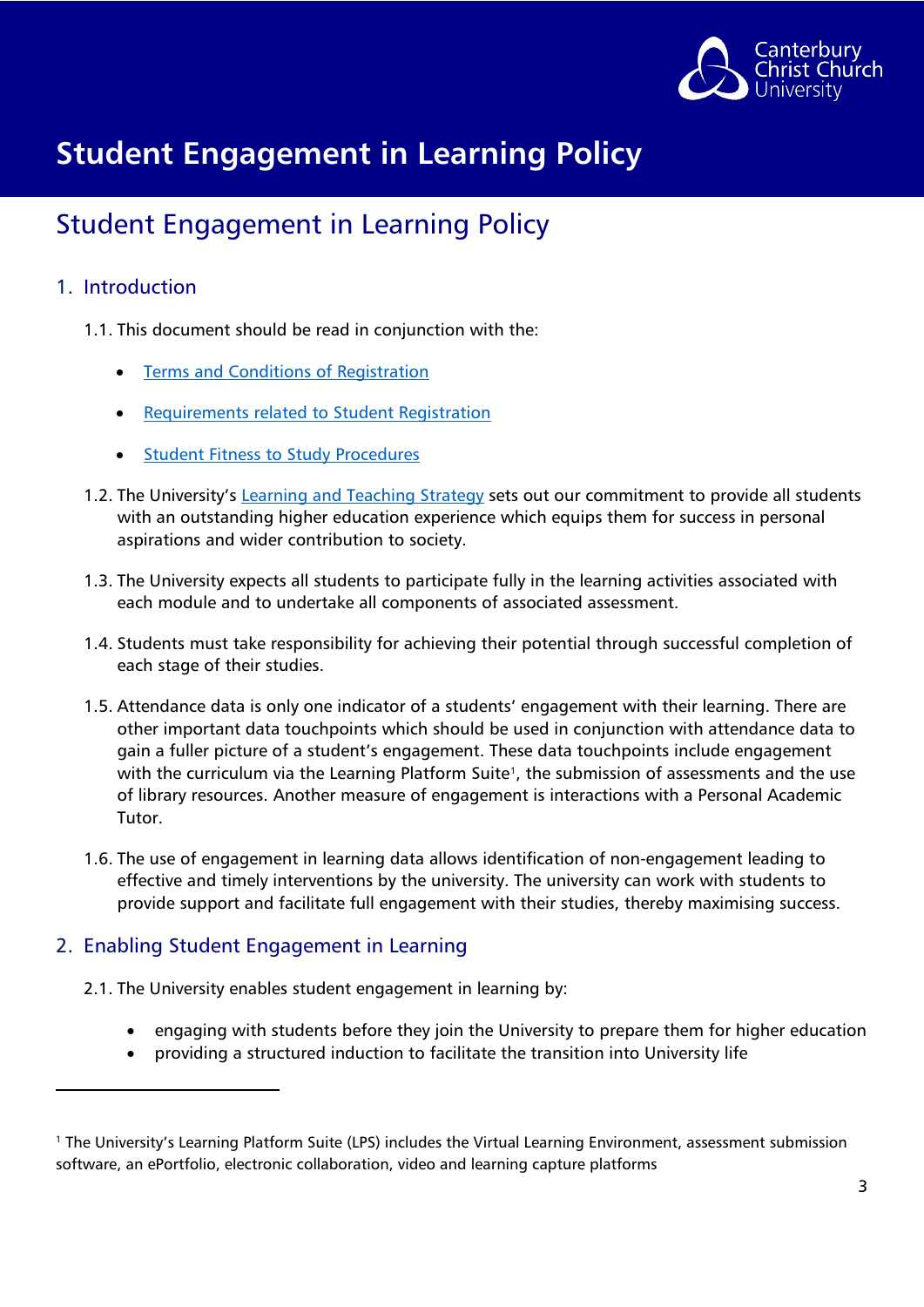

- providing an outstanding learning and teaching experience where our students are valued as partners
- providing first rate learning resources via its Library and Learning Platform Suite
- providing a wide range of academic and welfare support.

#### 2.2. To this end students undertake to:

- take responsibility for managing their own learning by actively engaging in their course
- seek support and advice as appropriate

#### <span id="page-3-0"></span>3. Expectations of Engagement

- 3.1. Attendance at timetabled sessions is a fundamental part of the student learning experience. Students are expected to take responsibility for organising their studies and understanding the expectations of their course. Students must make themselves available to undertake all activities relating to their studies. Therefore, the University expects students to attend all their timetabled teaching activities however there may be exceptional circumstances where absence may occur.
- 3.2. Faculties are required to maintain accurate and complete student attendance records. Attendance and engagement data will be reviewed at appropriate check points throughout the year. Programme teams may define an acceptable level of engagement.
- 3.3. The Learning Platform Suite (LPS) provides programme-related resources, learning activities, assessment services and other online learning tools. Most assessments are submitted and marked online through the LPS. Students therefore need to access these resources and services on a regular basis if they are to be successful in their studies.
- 3.4. Students are required to submit and take part in assessment on specified dates throughout the academic year. Non-submission of work without prior agreement may impact on student progression and success.
- 3.5. Attendance and engagement requirements associated with Professional, Statutory or Regulatory Body regulations will apply to students on relevant programmes.
- 3.6. There is an expectation that attendance and engagement requirements for students at Partner institutions will be set out in writing in the Collaborative Agreement with that Partner. All Partner institutions will be expected to have an appropriate process or system in place for recording attendance.
- 3.7. International students covered by Home Office Student Route (previously Tier 4) visa requirements have additional obligations in terms of attendance [https://cccu.canterbury.ac.uk/timetabling-and-rooming/docs/Immigration-Compliance-Academic-](https://eur01.safelinks.protection.outlook.com/?url=https%3A%2F%2Fcccu.canterbury.ac.uk%2Ftimetabling-and-rooming%2Fdocs%2FImmigration-Compliance-Academic-Engagement-Staff-Policy-For-Overseas-Students-on-the-Student-Route-or-Tier-4-visas..docx&data=04%7C01%7Csuzanne.collins%40canterbury.ac.uk%7C16b0686b4a3741ad47a408d8c118dff3%7C0320b2da22dd4dab8c216e644ba14f13%7C0%7C0%7C637471659930004157%7CUnknown%7CTWFpbGZsb3d8eyJWIjoiMC4wLjAwMDAiLCJQIjoiV2luMzIiLCJBTiI6Ik1haWwiLCJXVCI6Mn0%3D%7C1000&sdata=DItFCuJf%2FMkJ8bOdYT4m9dqm14V8g0lbNdE4U2BODoI%3D&reserved=0)[Engagement-Staff-Policy-For-Overseas-Students-on-the-Student-Route-or-Tier-4-visas..docx](https://eur01.safelinks.protection.outlook.com/?url=https%3A%2F%2Fcccu.canterbury.ac.uk%2Ftimetabling-and-rooming%2Fdocs%2FImmigration-Compliance-Academic-Engagement-Staff-Policy-For-Overseas-Students-on-the-Student-Route-or-Tier-4-visas..docx&data=04%7C01%7Csuzanne.collins%40canterbury.ac.uk%7C16b0686b4a3741ad47a408d8c118dff3%7C0320b2da22dd4dab8c216e644ba14f13%7C0%7C0%7C637471659930004157%7CUnknown%7CTWFpbGZsb3d8eyJWIjoiMC4wLjAwMDAiLCJQIjoiV2luMzIiLCJBTiI6Ik1haWwiLCJXVCI6Mn0%3D%7C1000&sdata=DItFCuJf%2FMkJ8bOdYT4m9dqm14V8g0lbNdE4U2BODoI%3D&reserved=0)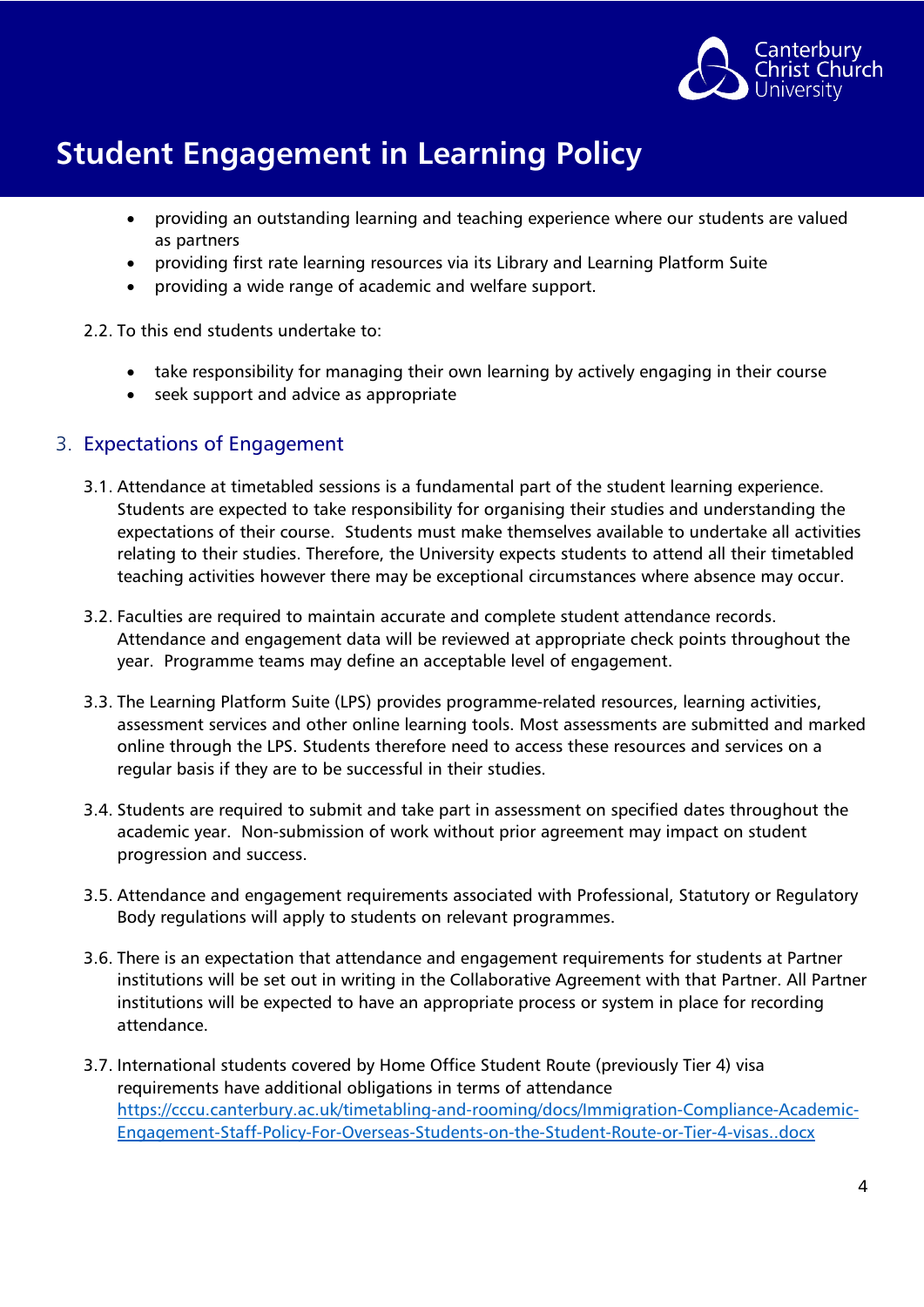

3.8. There is an expectation that there will be clear, supportive, and timely communications between the university and student in the event of student non-engagement.

#### <span id="page-4-0"></span>4. Support for Students

- 4.1. The University recognises that sometimes students will experience personal difficulties, which are exceptional and beyond the normal challenges faced by students, and which affect their ability to engage with their studies fully. There are a range of support options available to students in this situation, depending on the nature of the issue, and students should always begin by discussing the situation with the Programme Director, a Personal Academic Tutor or a Student Wellbeing Adviser to see what support would be best. There are circumstances that may warrant a referral to Student Support Health and Wellbeing under the Cause for Care and Concern arrangements
- 4.2. For unexpected short-term challenges that impact the ability to complete an assessment, students can complete a request to ask for an extension to their coursework deadline or the chance to take their examination or time-specific assessment at the next available opportunity. Full guidance is available here: [https://www.canterbury.ac.uk/current-students/academic](https://www.canterbury.ac.uk/current-students/academic-services/assessments/extenuating-circumstances)[services/assessments/extenuating-circumstances](https://www.canterbury.ac.uk/current-students/academic-services/assessments/extenuating-circumstances)
- 4.3. For medium or long-term personal difficulty (not related to a Disability), a Programme may suggest that a Temporary Learning Agreement (TLA) is appropriate. Full guidance is available here: [https://www.canterbury.ac.uk/current-students/academic-services/assessments/extenuating](https://www.canterbury.ac.uk/current-students/academic-services/assessments/extenuating-circumstances)**[circumstances](https://www.canterbury.ac.uk/current-students/academic-services/assessments/extenuating-circumstances)**
- 4.4. A Learning Support Plan (LSP) is developed for a student with a recognised disability and longterm or serious physical or psychological condition. Developed in partnership with academic staff, a LSP has the flexibility to offer a range of interventions tailored to individual student needs. The University's Disability and Mental Health Advisers support the student throughout their studies, reviewing the plan when appropriate. Full guidance is available here: [https://www.canterbury.ac.uk/current-students/support-services/disability-and-mental-health](https://www.canterbury.ac.uk/current-students/support-services/disability-and-mental-health-support/support-for-disabled-students)[support/support-for-disabled-students](https://www.canterbury.ac.uk/current-students/support-services/disability-and-mental-health-support/support-for-disabled-students)